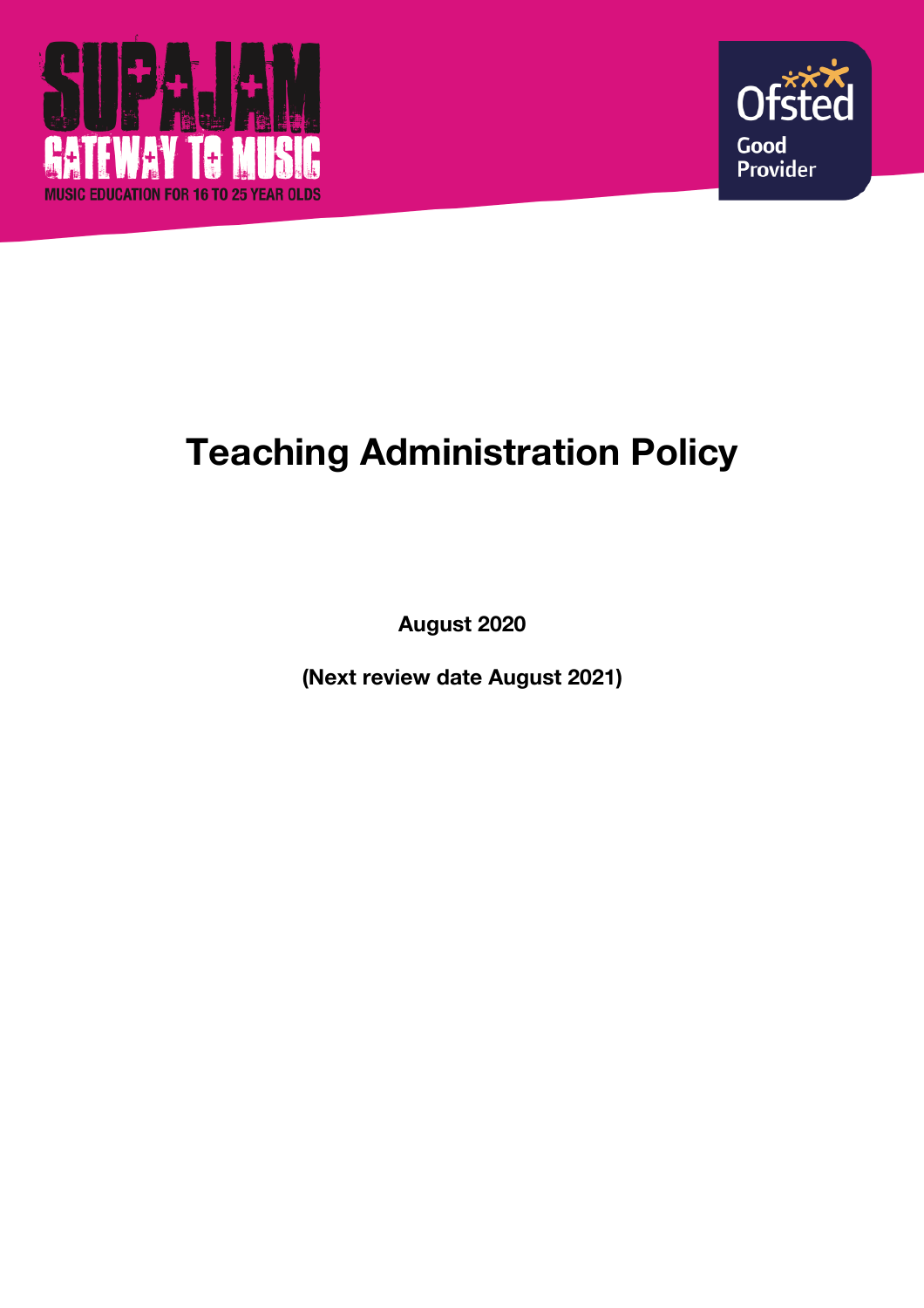# **Aim:**

The aim of this policy is to outline the administrative expectations of teachers within SupaJam.

# **Purpose:**

The purpose of this policy is to ensure that teachers are consistently meeting the administrative needs of their roles to appropriate deadlines within SupaJam. Deadlines are set in conjunction with the needs of the students, and planning and written feedback are a vital aspect of a student's learning journey. Ensuring that these are completed accurately and with high quality will support the progression of every student.

## **How this policy will be used:**

This policy will be used as a supportive tool for new teacher inductions, as well as a resource that clearly outlines the administrative expectations of all of the teachers. It does not replace any teacher contract or the Teaching Standards, but instead works in conjunction with these documents as well as all other SupaJam policies. Failure to meet the expectations outlined within this policy could lead to disciplinary or capability procedures.

# **What this policy will cover:**

- 1) Schemes of Work
- 2) Marking
- 3) Assignment Briefs
- 4) Group Profiles
- 5) Independent Learning Plans
- 6) Student Reviews
- 7) Student Target Sheets
- 8) Pupil Progress Meetings
- 9) Uploading to RSL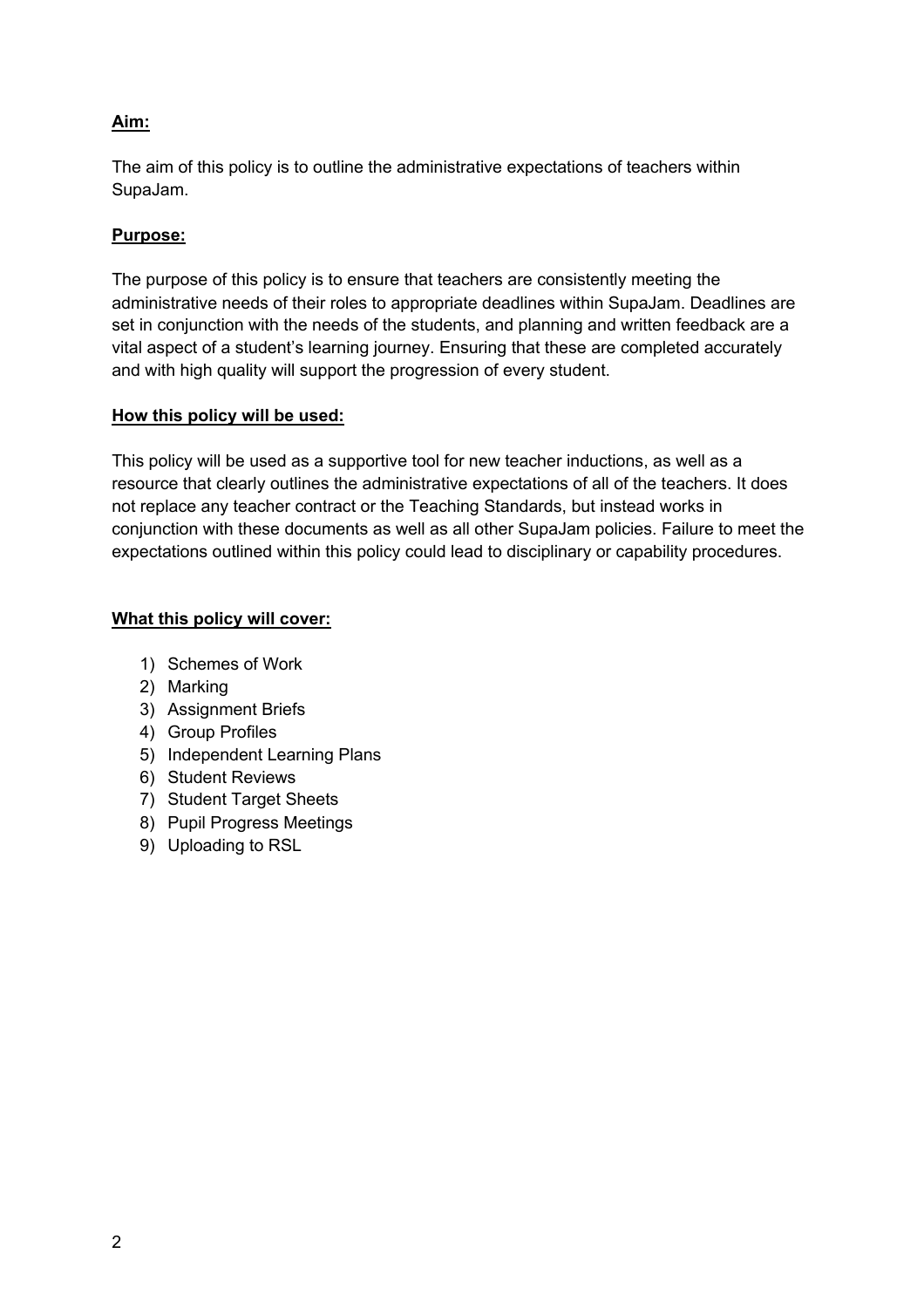# **Schemes Of Work:**

## **Purpose:**

Schemes Of Work allow teachers to map out an overview of the academic year to ensure the delivery of the entirety of a curriculum has been planned for. They can be used as a guide throughout the course to monitor progress against the original plan and can also incorporate other elements of SupaJam that can be linked into the curriculum, such as important calendar dates or termly themes.

## **Outline:**

For the purpose of this policy, schemes of work will be referred to as SoW.

1) SoW must be completed before teaching commences in September, with time for the Teaching, Learning and Assessment Manager to check them for quality purposes**.** This date will be agreed with the manager and the teachers.

SoW are working documents and should be updated regularly to reflect where teachers are working currently within their delivery schedule. Teachers should aim not to change SoW dramatically as this information is often passed to RSL in order for them to choose relevant samples for external moderation. (EV'ing).

## **Where to update SoW:**

All SoW will be saved on the Drive in the Teaching and Delivery folder. Every programme offered by SupaJam must have a SoW unless directly agreed with the Teaching Learning and Assessment manager that one is not required (for example, the Level 3 Project). However, any programme without a SoW will still be expected to have an overview that accounts for timeframes and student progression.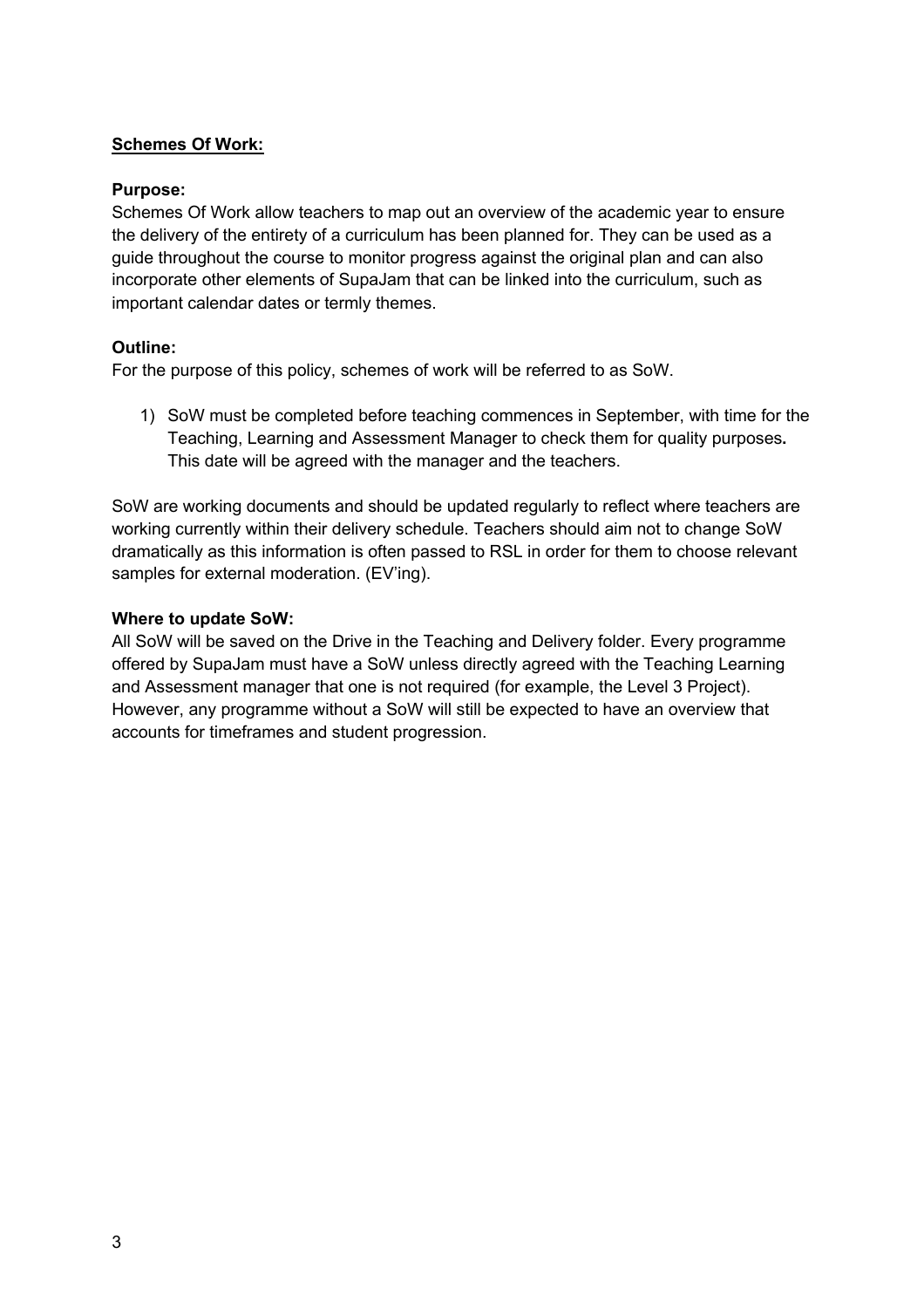# **Marking:**

Students must receive constructive feedback for all of their work to ensure their ongoing progress and development. Marking is expected to be supportive, detailed, specific and give students opportunities to improve their work in line with the relevant criteria. Marking should also focus on improving the literacy skills of the students in a way that encourages independent learning and development.

When providing feedback for any RSL work, this should be given in the comments section of Google Classroom alongside a numerical grade. The written feedback and numerical grade should clearly show what grade the student has currently received for their first or final submission. Marking feedback should then be transferred to a marking template for every student, and stored on the Drive for quality purposes.

|                        | Level 1 Level 2 Level 3       |                     |          |
|------------------------|-------------------------------|---------------------|----------|
| Unclassified $ 0 - 49$ |                               | $0 - 49$            | $0 - 49$ |
| Pass                   | $50 - 64$                     | $50 - 64$ $50 - 62$ |          |
| Merit                  |                               |                     |          |
| Distinction            | $ 86 - 100 86 - 100 87 - 100$ |                     |          |

Students must provide feedback on their work once it has been marked. Students should add their feedback using Google Classrooms, alongside the feedback from teachers. Obtaining student feedback on work supports the review of teaching, learning and assessment standards. Student feedback encourages reflection and can be used to identify students developed knowledge, skills and/or behaviours. All student feedback provided within Google Classrooms should be recorded on a marking sheet alongside teacher feedback.

## **Timescales for marking:**

Marking should be completed during the week following submission and returned 7 days following submission, so that students have a further 7 days to resubmit.

| Week 1                                               | Week 2                                                               | Week 3                                                                                   | Week 4                                                            | Week 5                                               |
|------------------------------------------------------|----------------------------------------------------------------------|------------------------------------------------------------------------------------------|-------------------------------------------------------------------|------------------------------------------------------|
| Thursday 1 <sup>st</sup><br>- submission<br>deadline | Thursday $8^{th}$ –<br>work is marked<br>and returned<br>to students | Students have the<br>opportunity to action<br>feedback from the<br>teacher. Resubmission | Teacher can re-<br>mark. Students<br>must not make<br>any further | Thursday<br>$29th$ – return<br>final grade<br>to the |
|                                                      |                                                                      | deadline - Thursday<br>$15th$ .                                                          | changes.                                                          | students.                                            |

Additional work on the module should not take place during lesson times unless the teacher has accounted for it in their SoW - students should make changes and resubmit in their own time, requesting tutorials outside of lessons if they need additional help.

If a student did not pass in the second submission, a further deadline will be set at the teacher's discretion and they will be capped at a Pass. This resubmission should still be encouraged as quickly as is appropriate for the student.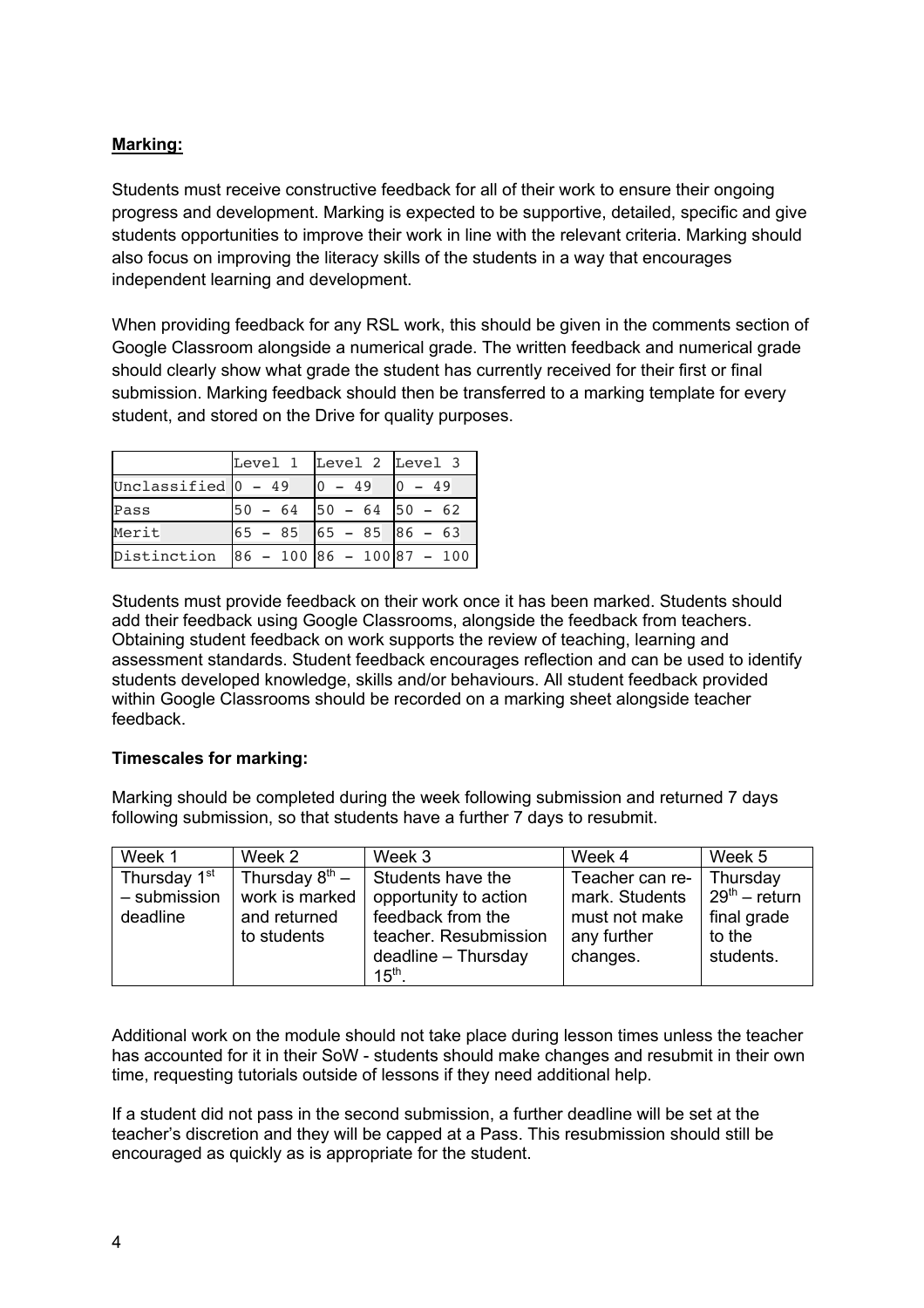## **Assignment Briefs:**

## **Purpose:**

The purpose of SupaJam adapting RSL assignment briefs is to create student-friendly resources that can be used to support with teaching the students. By explaining (often complicated) criteria set by RSL, these briefs give students every possible tool to complete tasks within their portfolio independently.

## **Outline:**

- 1) Assignment briefs must be completed to the same deadlines as the SoW.
- 2) Assignment briefs must be internally verified by the Internal Verifiers (IVs) within SupaJam and therefore must be readily available on the Drive for the IV to access.
- 3) Should any changes need to be made to the assignment briefs through the internal verification process, the IV will email the teacher directly with a completed feedback form, clearly requesting the changes to be made. The teacher will then have 5 working days to complete these changes and return the brief to the IV, via email.
- 4) When the brief has been signed off as 'fit for purpose', the IV will add a footnote to the brief to show that it has been internally verified and is ready to be given to the students. **It is only at this point that the assignment brief can be used as a student resource.**
- 5) All assignment briefs must follow the format:

#### **Page 1:**

- Centre name
- Qualification
- Module name and number
- Tutor
- Start date
- Due date
- Resubmission date
- Scenario. (This scenario is putting the skills the student will learn in context of applying them to the wider world. It needs to be exciting but realistic, giving the students the bigger picture of how the module they are completing will help them to find employment in the music industry.)

#### **Page 2 onwards**:

- The Task you are setting the student, broken down into step by step chunks
- The format that the student can provide this evidence in i.e. portfolio, essay, ylog
- The RSL Assessment criteria this task relates to, as outlined in the RSL assignment brief

#### **Last page**:

The RSL criteria, lifted directly from the RSL brief.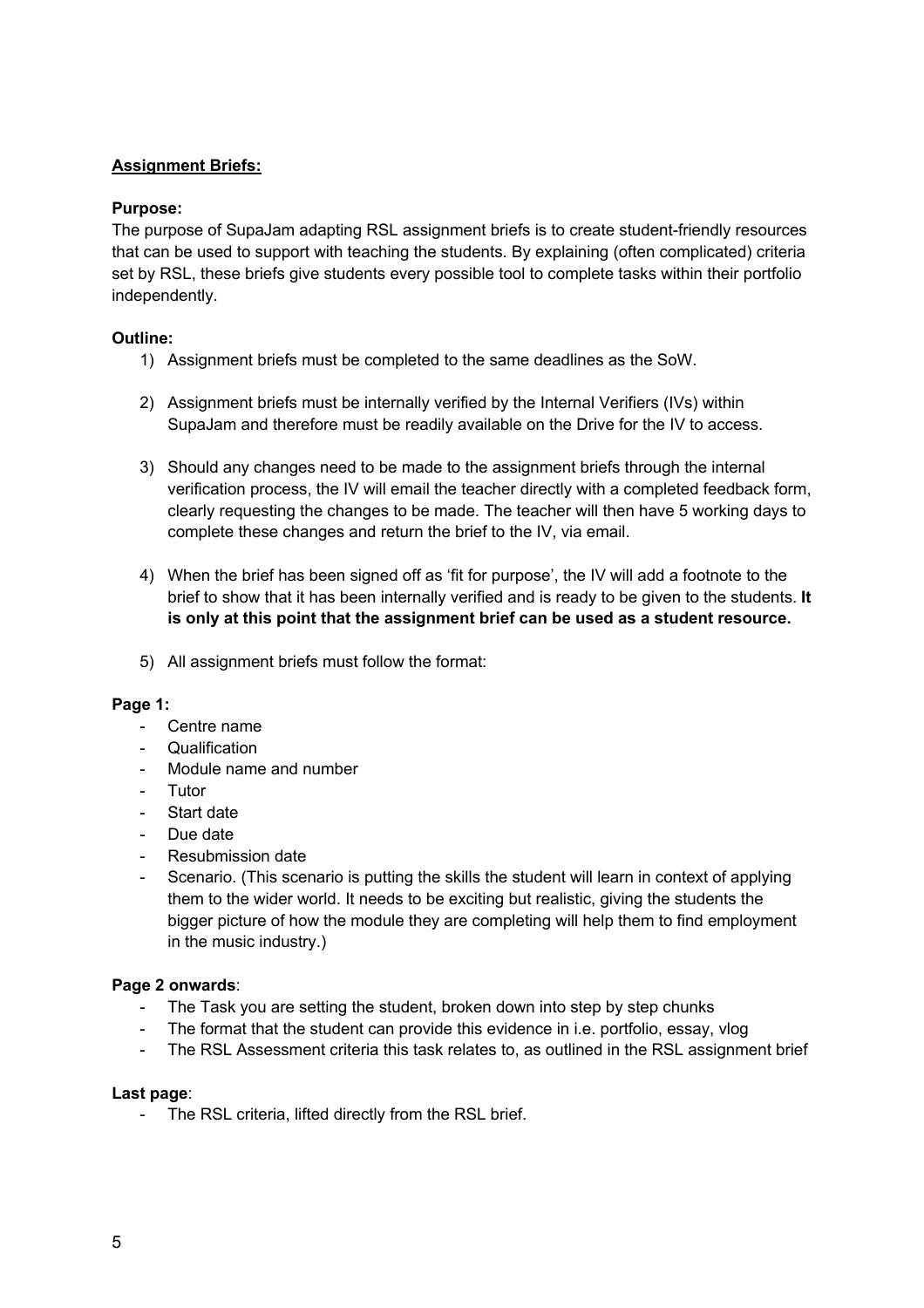# **Group Profiles**

# **Purpose:**

Learner profiles help delivery staff to build relationships with students, understand things from their perspective and meet their needs. They provide any member of staff with the basic information to be able to step in and support a group of learners if needed. Group profiles can inform planning, classroom layout, timetabling and strategies to enable students to participate and contribute in all classroom learning.

## **Outline:**

- 1) Every separate class must have an up-to-date group profile from the start of the academic year.
- 2) Group profiles are working documents and should be reviewed and updated regularly - as a minimum, **once per half term**.
- 3) Group profiles need to include the **name of the student, their age, any learning needs, any barriers to learning and any strategies within the classroom, including those outlined within the High Needs Funding template (this column to be updated by the SEN team).** Group profiles should also document exceptions to the norm i.e. a student not having the confidence to answer a question in front of the class, or a student needing to leave the classroom at regular intervals due to a medical issue. They should provide context around learners within the classroom.
- 4) Tutors should link in with the EHCP manager to ensure that all relevant student needs and strategies have been adopted from student EHCPs.

# **Independent Learning Plans:**

## **Purpose:**

Independent Learning Plans (ILPs) outline the individual learning journey of every student for that academic year. They are used as a resource for students to enable them to understand their study programme fully, as well as funding evidence for the department of education.

Teachers must complete ILPs to show when modules will be delivered, when students have passed their modules and go through these with the student, ensuring they have been fully inducted into the course. When an ILP has been completed, this should be electronically signed and dated by both the teacher and the student.

The ILP will need to be revisited throughout the year to ensure the student is on track to complete their course. At the end of the year of study, the teacher will need to complete the exit interview with every student, and again sign and date the ILP.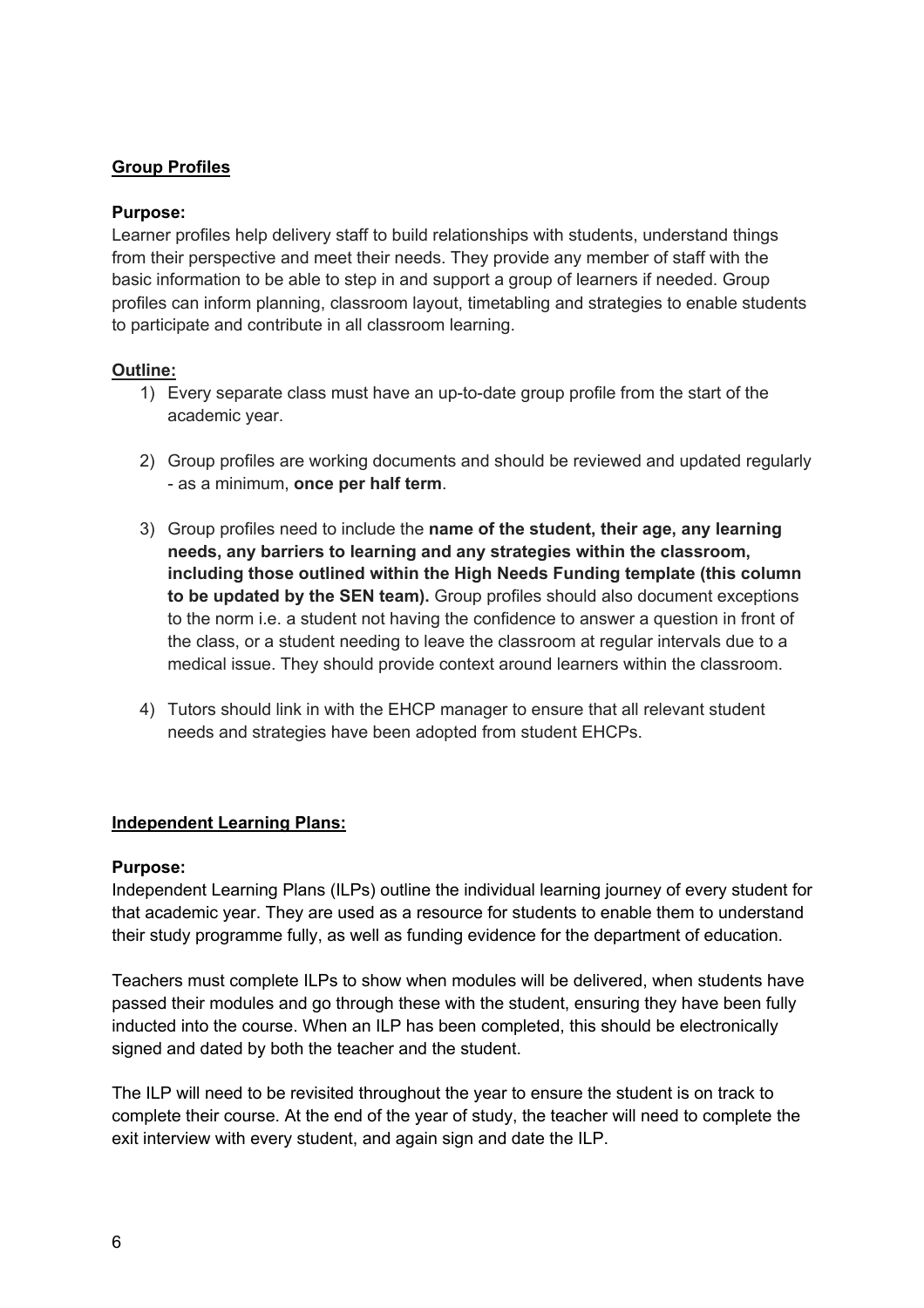## **Student Reviews:**

## **Purpose:**

Student reviews are the student's 1:1 point of contact, allowing them face to face time with a teacher. They are a tool to ensure students are happy, safe and on track within SupaJam, and an opportunity for tutors to give students feedback on their progress. Teachers may wish to use the behavioural system on Arbor to support this. It is recommended that teachers start their reviews at least 6 weeks before the deadline. Deadlines for the student reviews can be found in the Academic Year Calendar on the Drive. There are 3 student review deadlines in the year.

## **Outline:**

- 1) **Before the meeting**, tutors should have the following information for the student:
- Attendance data from the Administration assistant
- Marking and progress data for RSL
- Marking and progress data for maths and English
- **2) During the meeting,** teachers should discuss the progress of the student in all of the above areas and document the conversation, as well as any strategies proposed. Teachers should complete written reports prior to each review to reduce time and improve the quality of the review.
- **3) Goal Setting:** The reviews are used to set goals and measure progress of these goals. These should be focused around career progression and progression with RSL, and maths and English in SupaJam, although personal goals can also be set here. We should always be encouraging our students to think of their pathway beyond SupaJam. These goals should be documented on the **student target sheet.**
- Review 1: Goals are set.
- Review 2: Discuss progress. Are students on track to meet goals? If not, what strategies can be put in place to meet these? If exceeded expectations of goals, what new ones can be set?
- Review 3: Discuss overall progress on SupaJam programme. Have all goals been met?
- **4) Additional information:** If a student expresses that they do not want to focus on music or they wish to leave SupaJam, this needs to be communicated to the Centre Manager.
- **5)** If a student expresses an issue (such as bullying or a safeguarding concern) that the teacher feels they are unable to support with within their role, this must be communicated with the most appropriate member of staff, such as the Safeguarding Manager.
- **6)** If a student expresses that their needs are not being met and the tutor cannot support with the issue, this must be expressed to the Centre Manager and recorded on Arbor.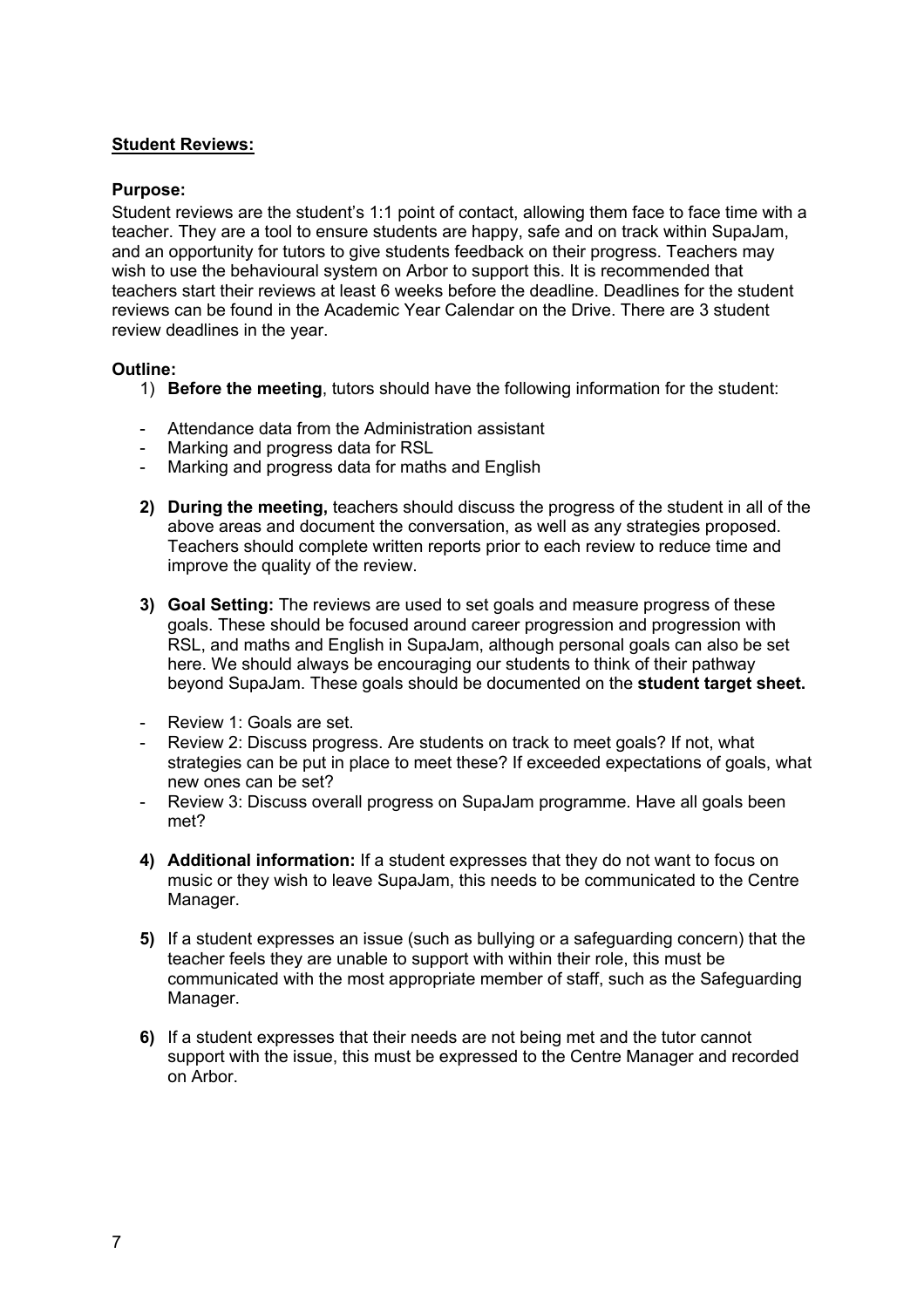# **Student Target Sheets:**

Targets help to engage, motivate and mark ongoing progress, and are an extremely important part of the students' journeys within SupaJam. We must effectively record how we are supporting our students develop their knowledge, skills and behaviours within SupaJam. As a result of this, every student has an individual target sheet to set goals in:

RSL/Alternative Programme Additional Curriculum Maths and English **SEN** Careers and Transitions Additional personal targets

Teachers are responsible for supporting the students to set and review targets in the programmes that they deliver. Student targets must be specific, measurable, achievable, realistic and timebound for each student. Setting and reviewing will take place during student reviews, but students should be encouraged to access and work towards these targets regularly throughout the year.

Students will have access to these targets but will not be permitted to edit them. They will be saved on the Drive.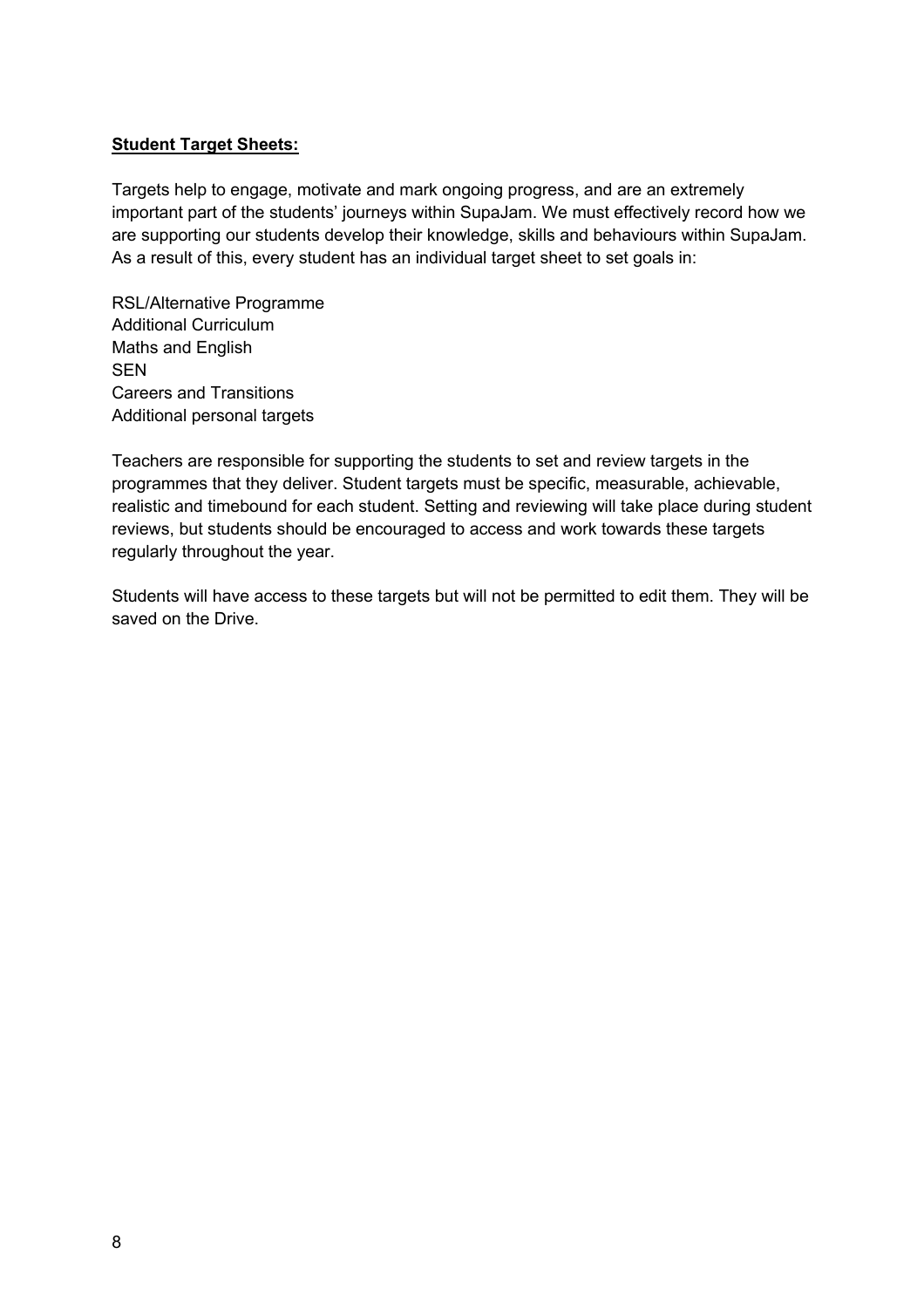# **Pupil Progress Meetings:**

## **Purpose:**

Pupil Progress meetings are a face to face meeting with a manager to discuss the progress of students within their work. They focus on whether students are currently on track in line with SoW, whether there are any barriers to their progress, what supportive strategies have been put in place and how this has been evidenced. A traffic light system is used to show students that are on track (green), a cause for concern (amber) or a serious cause for concern (red). These meetings may be used to support future funding claims and will be evidence of teachers working towards numerical targets within their appraisal.

#### **Outline:**

- 1) Pupil Progress meetings will be held as a minimum once per long term, but additional meetings may be held at more regular intervals if a significant number of students are not on track.
- 2) The manager will book in a Pupil Progress meeting via email and the teacher will need to confirm if they are unable to attend at the suggested time or date.
- 3) Within this meeting, the manager will ask for the progress of every student within every module in order to update a progress tracker. The teacher will need to ensure that:
- All marking is current and up to date
- That they have communicated with any other teachers working with their students
- That they are aware of reasons for students being behind due to poor attendance, such as any ongoing safeguarding issues, disrupted travel, any medical issues etc
- All actions from any previous Pupil Progress meetings have been put into place
- 4) The manager will email the updated progress tracker to the teacher following the meeting and will confirm the date of the next meeting. Teachers must read the tracker fully and ensure all information has been captured accurately before proceeding with any further actions required.